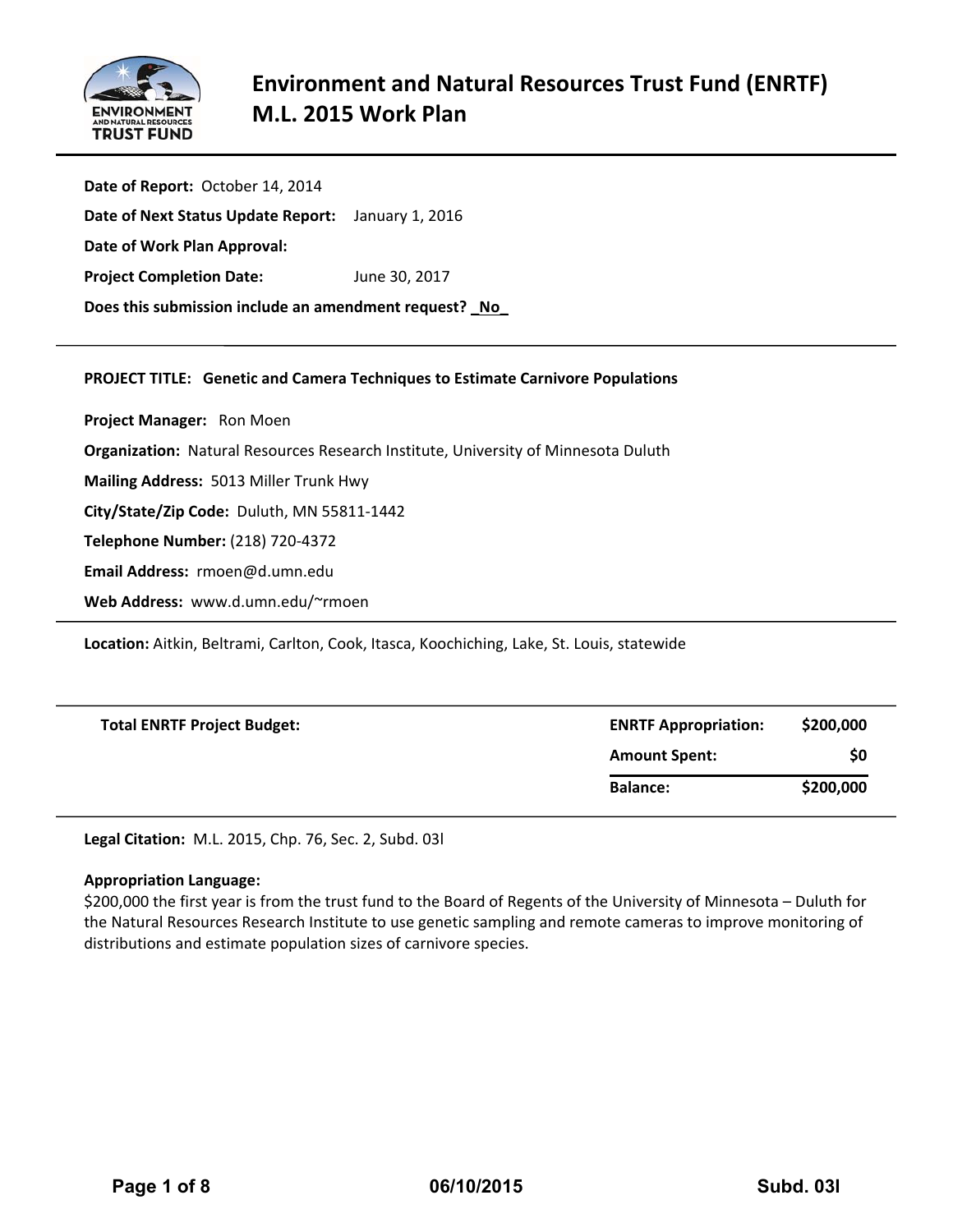# **I. PROJECT TITLE: Genetic and Camera Techniques to Estimate Carnivore Populations**

# **II. PROJECT STATEMENT:**

Minnesota has 17 carnivore species which are more common, and 3 other species which are very rare or only occasional visitors. The carnivore species in Minnesota range in size from the tiny least weasel to the black bear. Species with high harvest levels such as bobcat, fisher, marten, and coyote are tracked well, while there is much less known about species with lower harvest levels such as badgers. Some carnivore species such as the coyote, mink, black bear, and raccoon are common throughout much or all of Minnesota. Other species are either at the extreme edge of their distribution or are only known from historical accounts or recent occasional reports. Relatively little is known about these rarer species.

Current methods for monitoring carnivores are the summer scent station survey, a winter track survey, and population modelling from harvest data. While these methods are useful, other techniques have been developed for monitoring carnivores over the past 20 years that could be tested in Minnesota. Namely, the development of genetic DNA analysis and increasing use of trail cameras make it possible to improve existing methods of monitoring distribution and numbers of carnivores. Trail cameras would also provide a mechanism for significant public involvement with future development of a citizen science component.

There are many reasons why it would be beneficial to increase monitoring of carnivores and improve understanding of current distributions. One benefit of increased carnivore monitoring would be an independent estimate of wolf populations in Minnesota. Wolves were removed from U.S. Endangered Species Act protection in January 2012, and species management was transferred to the DNR. Regulated hunting and trapping seasons for wolves were held in 2012, 2013, and 2014. In December 2014 a court ruling placed wolves back under Endangered Species Act protection. This ruling is currently being appealed. Regardless of the outcome of the appeal, future wolf management will require accurate population estimates. An accurate estimate of wolf numbers will also be useful for considering effects wolves might be having on other species (e.g., moose and deer). Independent estimates using either camera trap or genetic mark‐recapture testing could help wolf management.

Additionally, wildlife diseases are also of growing concern, especially in urban areas where there is an increased potential for transmission of diseases to humans and domestic animals. Some of the diseases that can be transmitted from wildlife to humans or companion animals include canine distemper, canine heartworm, sarcoptic mange, leptospirosis, erlichiosis, and canine parvovirus. Other diseases also affect humans and domestic animals. These diseases could be of increasing concern in the future, in part because generalist carnivore species such as coyotes, raccoons, and skunks appear to thrive in urban areas.

The specific goals of this proposal for carnivore populations in Minnesota are to:

- 1. Develop a remote camera based protocol for occupancy modelling and for independent estimates of census population size if applicable to a species.
- 2. Develop a genetic sample collection and analysis protocol to estimate genetic effective population size for carnivore species. We will also make genetic mark-recapture estimates of census population size when applicable to a species.
- 3. Review historical trends in distribution and abundance of Minnesota carnivores from museum records and DNR data.

# **III. OVERALL PROJECT STATUS UPDATES:**

**Project Status as of December 31, 2015: Project Status as of June 30, 2016: Project Status as of December 31, 2016:**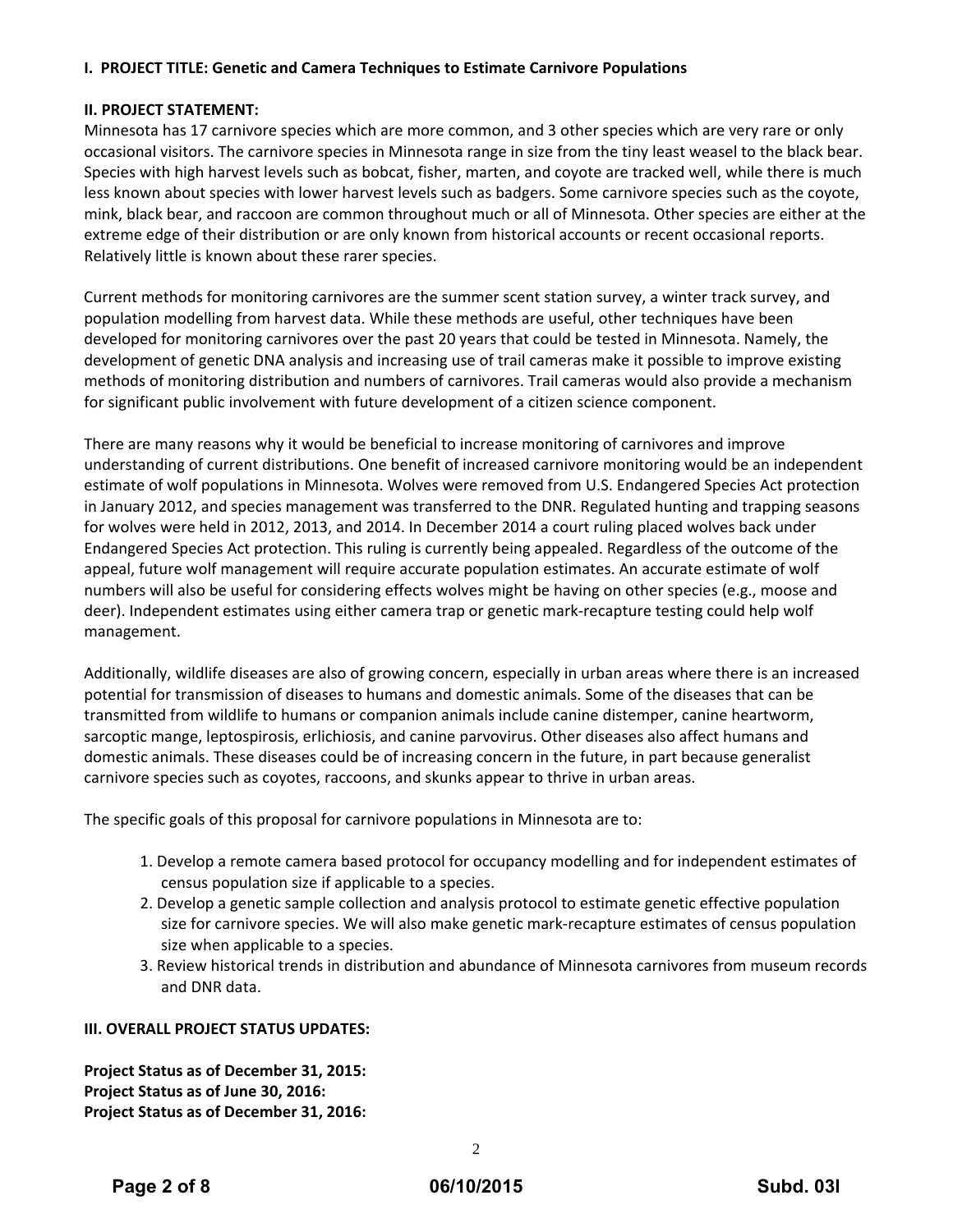# **IV. PROJECT ACTIVITIES AND OUTCOMES:**

# **ACTIVITY 1: Determine Population Sizes of Carnivores**

**Description:** Activity 1 will be divided into three steps.

First, we will develop a protocol for field collection of samples for DNA extraction and analysis from several carnivore species, in addition to using samples already available for some species. The protocol will identify three different groups of carnivores which break down somewhat into small, medium, and large body sizes. We will vary detection methods for each group to account for differences in average home-range size.

The second step in determining the population sizes of carnivores will be to conduct genetic surveys in a non‐ invasive manner. This method is especially effective at monitoring species that are difficult or expensive to monitor using other methods such as radio-telemetry. Studies involving non-invasive genetic sampling usually acquire DNA from hair or scat (feces) that are collected systematically or opportunistically throughout a study area. This genetic material can be used to determine the species, gender, and individual identity of its source. We will collect both scat and hair samples throughout the study area.

Samples collected will be analyzed genetically and then statistical analyses will enable us to estimate genetic effective and census population sizes. The genetic effective population size is an important measure of the amount of genetic variation in a species, as species with large census population sizes may still have low genetic variation. In addition, genetic data sampled throughout species' ranges in the state will allow us to infer patterns of migration and dispersal by tracking the spread of genetic variants.

Genetic and camera‐based estimates of population size will provide complementary information about the status of each species in Minnesota. Pictures of carnivores will enable us to estimate population size and perform occupancy modeling. Museum records, harvest records, DNA data, and other reports will be used to estimate species distributions and abundances across time, providing a comprehensive picture of MN carnivore species population sizes and trends from a genetic and organismal perspective.

| <b>Summary Budget Information for Activity 1:</b> | <b>ENRTF Budget: \$200,000</b> |                    |
|---------------------------------------------------|--------------------------------|--------------------|
|                                                   | Amount Spent: \$0              |                    |
|                                                   |                                | Balance: \$200,000 |
|                                                   |                                |                    |

| Outcome                                                                                      | <b>Completion Date</b> |
|----------------------------------------------------------------------------------------------|------------------------|
| 1. Genetic estimate of wolf population size from mark-recapture in Year 1                    | December 31, 2016      |
| 2. Population size estimate from mark-recapture completed for selected carnivores            | March 15, 2017         |
| 3. Genetic effective population size and dispersal events identified for selected carnivores | March 15, 2017         |
| 4. Report summarizing census and genetic effective population size estimates and trends      | June 30, 2017          |

**Activity Status as of December 31, 2015: Activity Status as of June 30, 2016: Activity Status as of December 31, 2016: Activity Status as of June 30, 2017:**

**Final Report Summary:**

**V. DISSEMINATION:**

3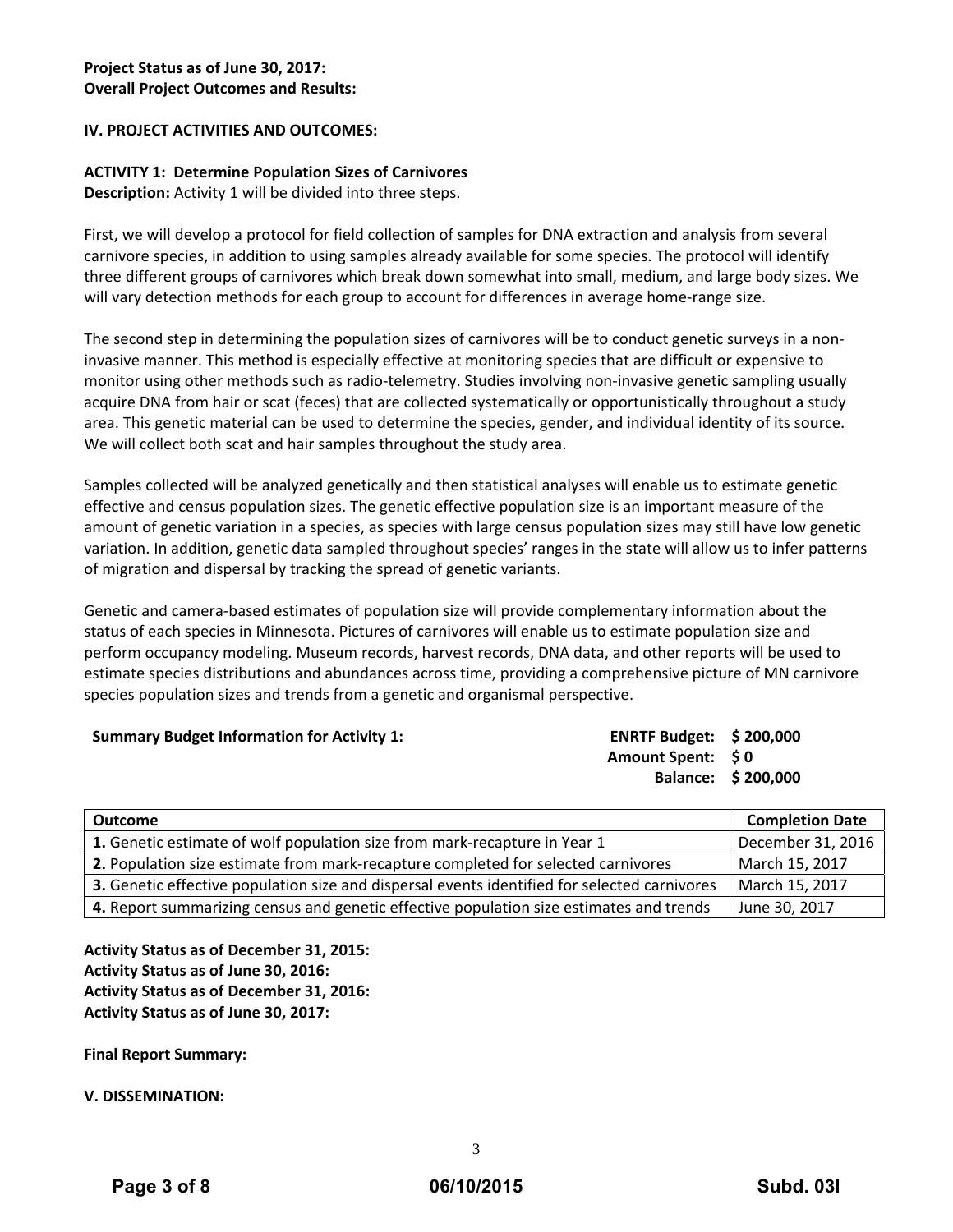**Description:** We will create a website to distribute information to the public, but this will be done after the project starts. The website will be modelled after other websites we maintain (e.g., www.nrri.umn.edu/moose).

In addition, we will also prepare and submit papers for publication in peer-reviewed journals, and present our results at regional and national scientific meetings (using other funds for travel outside of Minnesota). All genetic data will be submitted to the Dryad Digital Repository (http://datadryad.org/), a freely accessible non‐ profit database, upon publication.

We will also probably have periodic contact with print and broadcast media, given the nature of the project.

**Status as of December 31, 2015: Status as of June 30, 2016: Status as of December 31, 2016: Status as of June 30, 2017:**

**Final Report Summary:**

#### **VI. PROJECT BUDGET SUMMARY:**

#### **A. ENRTF Budget Overview:**

| <b>Budget Category</b>                          | \$ Amount | <b>Overview Explanation</b>                       |
|-------------------------------------------------|-----------|---------------------------------------------------|
| Personnel:                                      | \$149,225 | 1 project manager (66.4% salary, 33.6%            |
|                                                 |           | benefits) at 6% FTE each year for 2 years; 1 co-  |
|                                                 |           | investigator (66.4% salary, 33.6% benefits) at    |
|                                                 |           | 8% FTE for 2 years; 1 field and lab technician    |
|                                                 |           | (63.2% salary, 36.8% benefits) at 25% FTE each    |
|                                                 |           | year for 2 years; 1 graduate research assistant   |
|                                                 |           | (AY-84.3% salary, 15.7% benefits, and \$17.32/hr  |
|                                                 |           | tuition reimbursement cost; SUM-76.9% salary,     |
|                                                 |           | 23.1% benefits, no tuition costs) at 50% FTE      |
|                                                 |           | (academic year) and 50% FTE (summer) each         |
|                                                 |           | year for 2 years; and 1 undergraduate research    |
|                                                 |           | assistant (100% salary, 0% benefits) at 50% FTE   |
|                                                 |           | each year for 2 years. Allocation of effort       |
|                                                 |           | among personnel categories are estimates that     |
|                                                 |           | may be adjusted to best meet project              |
|                                                 |           | objectives.                                       |
| Professional/Technical/Service Contracts:  \$ 0 |           | n/a                                               |
| Equipment/Tools/Supplies:                       | \$33,850  | Trail cameras, genetic analysis supplies, and     |
|                                                 |           | field supplies such as batteries, mosquito        |
|                                                 |           | repellent, and flagging                           |
| Capital Expenditures over \$5,000:              | \$0       | n/a                                               |
| Fee Title Acquisition:                          | \$0       | n/a                                               |
| <b>Easement Acquisition:</b>                    | \$0       | n/a                                               |
| Professional Services for Acquisition:          | \$0       | n/a                                               |
| Printing:                                       | \$0       | n/a                                               |
| Travel Expenses in MN:                          | \$16,925  | In-state travel to/from field sites to deploy and |
|                                                 |           | maintain cameras and collect material for         |
|                                                 |           | genetic analysis                                  |
| Other:                                          | \$0       | n/a                                               |
| TOTAL ENRTF BUDGET: \$200,000                   |           |                                                   |

4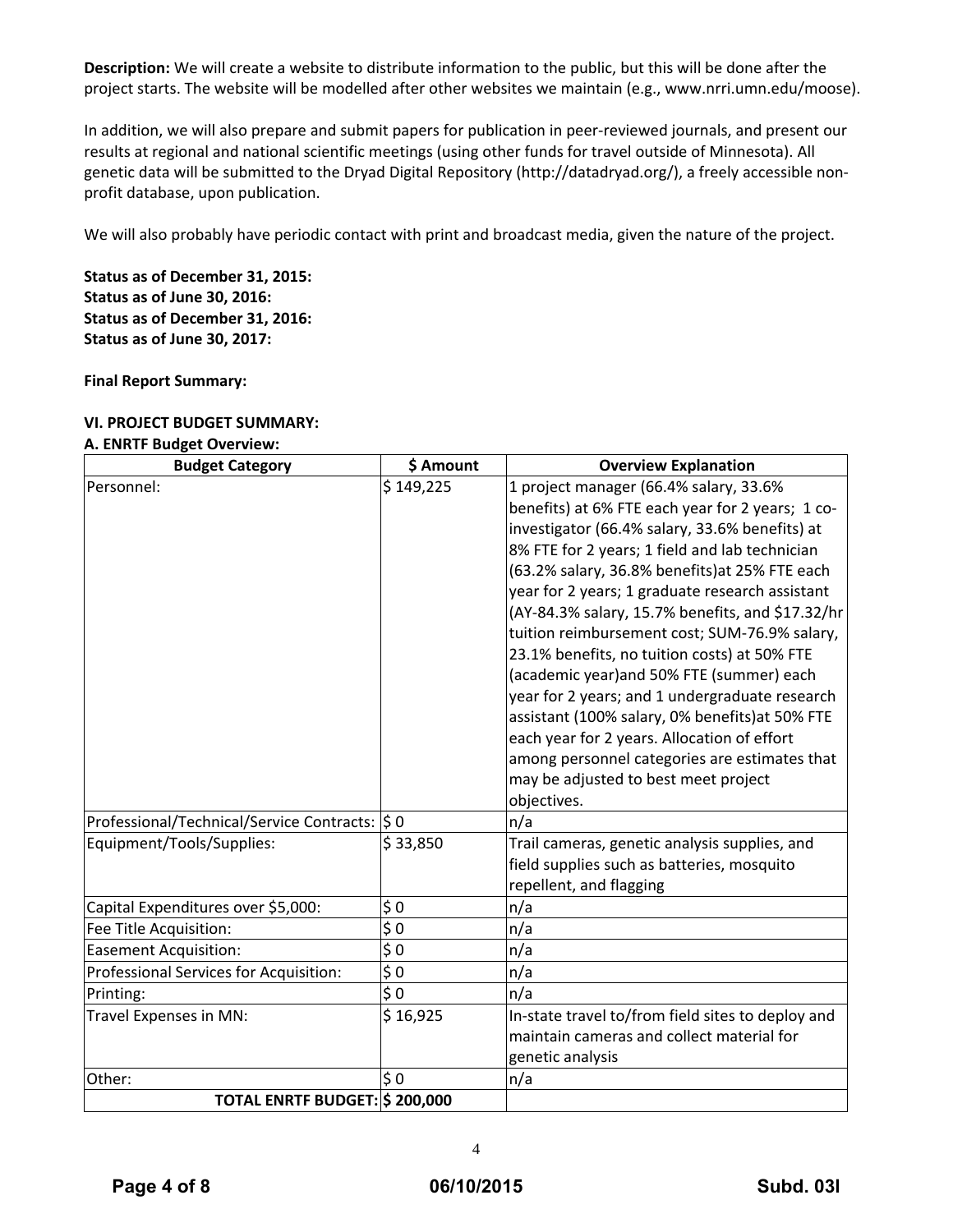**Explanation of Use of Classified Staff:** N/A

**Explanation of Capital Expenditures Greater Than \$5,000:** N/A

**Number of Full‐time Equivalents (FTE) Directly Funded with this ENRTF Appropriation:** 4.6 FTEs

**Number of Full‐time Equivalents (FTE) Estimated to Be Funded through Contracts with this ENRTF Appropriation:** N/A

**B. Other Funds:**

|                                     | \$ Amount       | \$ Amount |                                        |
|-------------------------------------|-----------------|-----------|----------------------------------------|
| <b>Source of Funds</b>              | <b>Proposed</b> | Spent     | <b>Use of Other Funds</b>              |
| Non-state                           |                 |           |                                        |
| Ron Moen salary/fringe (cost-share) | \$6,450         | \$0       |                                        |
| <b>State</b>                        |                 |           |                                        |
| J. Strasburg salary/fringe (cost-   | \$6,450         | \$0       |                                        |
| share)                              |                 |           |                                        |
| Foregone by UMN ICR funding         | \$88,600        | $\zeta$ 0 | 52% indirect costs (excluding graduate |
|                                     |                 |           | fringe)                                |
| <b>TOTAL OTHER FUNDS:</b>           | \$101,500       | $\bm{50}$ |                                        |

# **VII. PROJECT STRATEGY:**

# **A. Project Partners:**

Other individuals will assist or provide advice on parts of this project.

- **Dr. John Erb (**MN DNR) will provide input and some samples, with an intent to make long‐term use of techniques developed in this proposal for DNR management purposes.
- **Dr. Steve Windels** (Voyageurs National Park) will cooperate on the trail camera project and genetic sampling. He already has cameras deployed to test a mark‐recapture method of estimating presence and abundance of carnivores in Voyageurs.

# **B. Project Impact and Long‐term Strategy:**

Our long term strategy is to develop the ability to do genetic analysis of wildlife populations in Minnesota with in-house expertise. Specific applications will vary from an independent estimate of wolf population size to proactive preparation for future wildlife issues. For example, wildlife diseases and parasites may become important if they are transmitted to humans or companion animals like dogs and cats.

We envision this as a project to develop techniques that we will initially focus on carnivore species in northeastern Minnesota. As techniques are successfully developed, we will expand to other parts of the state. Over the long-term, a genetic approach should decrease uncertainty in population estimates and even enable analysis of trends over time.

# **C. Funding History:**

| <b>Funding Source and Use of Funds</b>                      | <b>Funding Timeframe</b> | \$ Amount  |
|-------------------------------------------------------------|--------------------------|------------|
| We have been developing the genetics and the field sampling | 2011 to Present          | \$10,000   |
| components of this project over the past 2 years. Wolf scat |                          | estimated. |
| and tissue samples from DNR wolf collar program are being   |                          |            |
| analyzed genetically by an M.S. student co-advised by       |                          |            |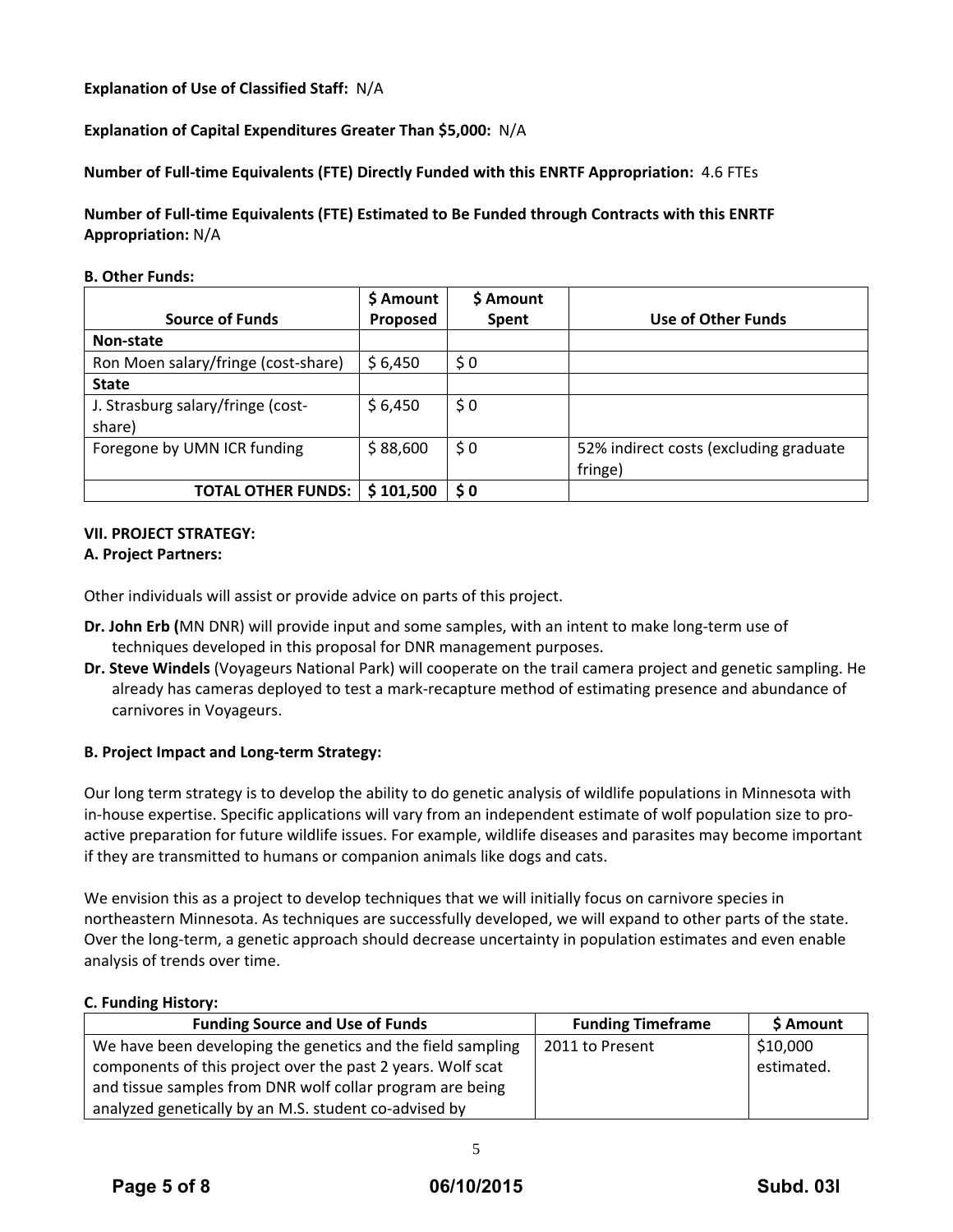| Strasburg and Moen, and we have hundreds of thousands of<br>trail camera images that can be used as a resource from past<br>research.                       |                                                       |         |
|-------------------------------------------------------------------------------------------------------------------------------------------------------------|-------------------------------------------------------|---------|
| ENRTF - M.L. 2013, Ch. 52, Sec. 2, Subd. 04g. This project on<br>moose browsing habitat is totally unrelated to the Carnivore<br>project in this work plan. | July 1, 2013 – June 30, 2016 $\frac{1}{2}$ \$ 200,000 |         |
|                                                                                                                                                             |                                                       | 200,000 |

#### **VIII. FEE TITLE ACQUISITION/CONSERVATION EASEMENT/RESTORATION REQUIREMENTS:**

**A. Parcel List:**

N/A

### **B. Acquisition/Restoration Information:**

N/A

### **IX. VISUAL COMPONENT or MAP(S):**

#### **X. RESEARCH ADDENDUM:**

See attached Research addendum.

# **XI. REPORTING REQUIREMENTS:**

Periodic work plan status update reports will be submitted no later than December 31, 2015, June 30 2016, and December 2016. A final report and associated products will be submitted between June 30 and August 15, **2017.**

6